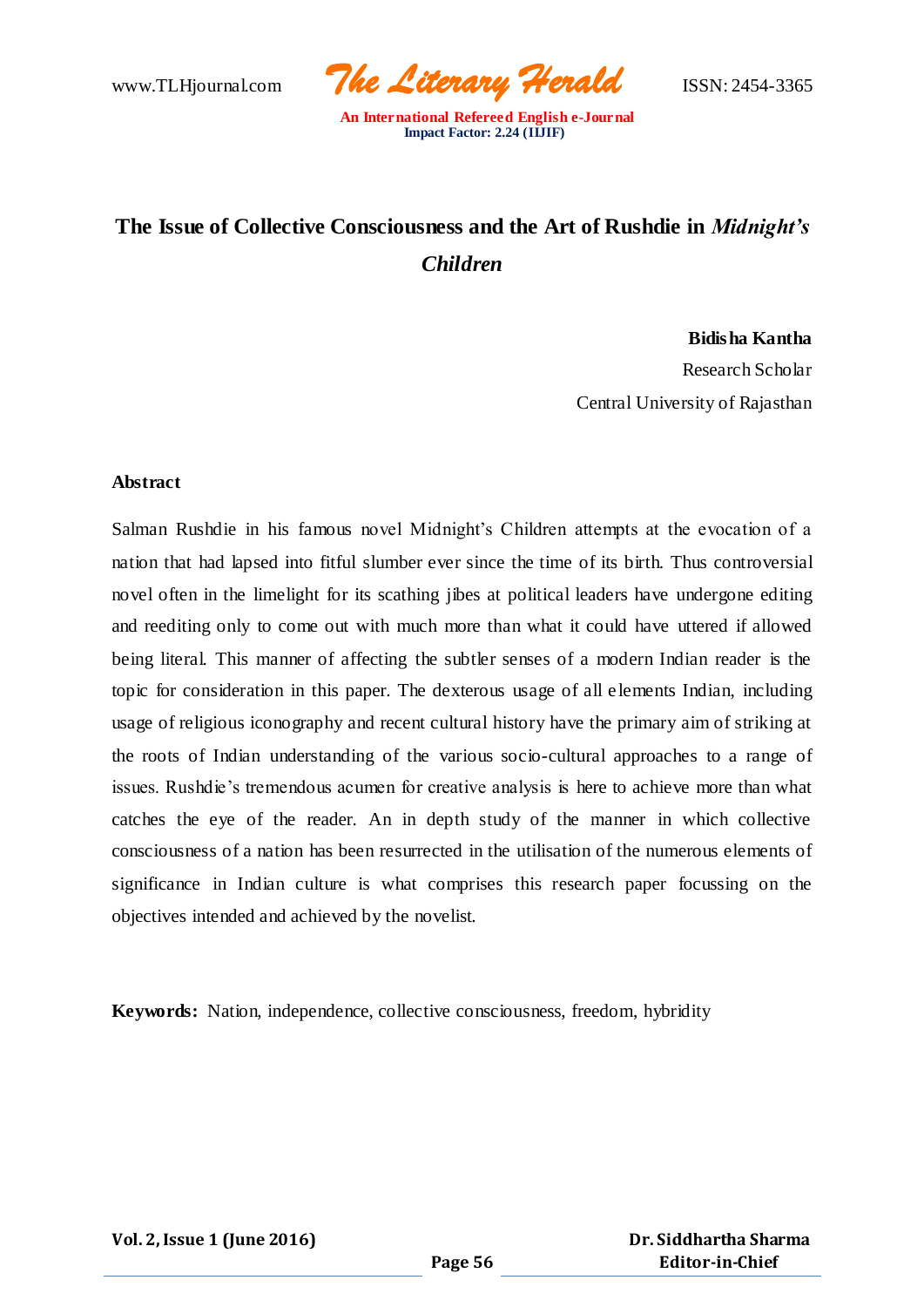www.TLHjournal.com *The Literary Herald*ISSN: 2454-3365

# **The Issue of Collective Consciousness and the Art of Rushdie in** *Midnight's Children*

### **Bidisha Kantha**

Research Scholar Central University of Rajasthan

Salman Rushdie's *Midnight's Children* is by far one of the most sensational novels in post colonial India. Its most important feature is the fact that it works at a level where history and fiction merge to produce a unique combination of the two. What was the purpose of such mingling of fact and fiction and what at all did Rushdie aim at by producing such a piece of literature that portrays hybridism at all levels of being, from structure to form, to understanding deserves proper explication. The essence of Rushdie's endeavour seems to be hidden somewhere in this very hybridism. It aims to give to its readers a form of understanding that through its levels of complexity and multitudinous metaphors presents a picture that is tampered so that it can be presented only when the mode of presentation suits the conglomerate identity of the nation which the novel speaks about. But then again the question that seems to be the cause of much throbbing in the mind of the reader is the aim of Rushdie, why at all is history presented through such a moulded individualised perspective. The answer can be found in the fact that the writing of Rushdie is mostly claimed to belong to the genre of magic realism which helps him to build and break the construct that he aims to develop his perspective on. This aim of Rushdie's seems to be, to impinge on the national consciousness of the people of India, the country in question in his novel. The use of individual perceptual details is brought forward by Rushdie using the skilful technique of chronological shift that successfully keeps the story and its culmination under wraps. The use of the history of a singular family is cunningly used by Rushdie to set the Indian scenario as a backdrop so that the historical occurrences happening simultaneously feature in the thoughts of the reader almost on the level of national consciousness. The very theme of the birth of children in the midnight Of India's Independence Day is the indicatio n of the historical undertone in the fictitious family story.

### **Vol. 2, Issue 1 (June 2016)**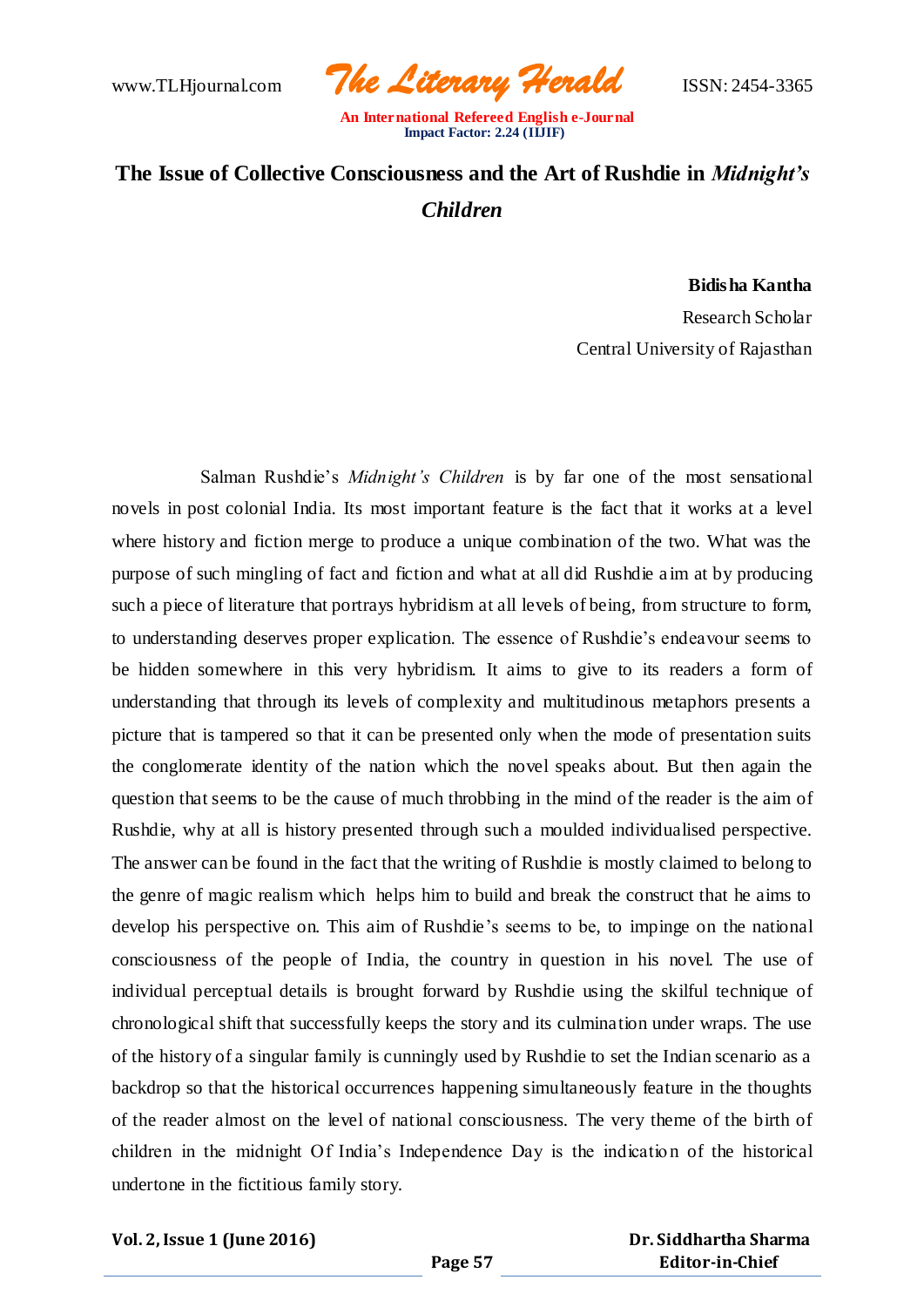www.TLHjournal.com *The Literary Herald*ISSN: 2454-3365

The concept of the multiple voices in the mind of the protagonist Saleem Sinai is but the very metaphor for the Collective consciousness of the Indian people that seems to be the primary theme of the text. It almost seems synonymous to the poetic invocation by Milton in his *Paradise Lost Book I* that aims to declare the aim of the poet. Rushdie in his novel camouflages his motto of affecting the collective consciousness of the Indian people in delineating their history. The term 'collective consciousness' as coined by French social scientist Emile Durkheim refers to the shared beliefs and moral attitudes which operates as a unifying force within society. Rushdie it seems creates the determinate system with a life in the form of his novel and as such communicates with the consciousness of the society, making his novel a statement of truth which encapsulates the collective memory of the clan and at the same time builds upon it.

Rushdie's intention has led to the use of various devices in his novel that give different dimensions to his creation. The beginning of consciousness is through birth of an individual and the metaphor of birth takes the prime position in his text. The birth of Saleem Sinai and the other midnight children might constitute the title of the novel. But what is of more importance is the fact that the historicity of the birth is called forth after a long while of discussing the family ancestry of Adam Aziz, his grandfather. Thus Rushdie intentionally brings to focus the central event of India's independence by the birth of Saleem. Hence we hear Saleem saying at the very beginning of the novel "I had been mysteriously handcuffed to history, my destinies indissolubly linked to those of my country." He undoubtedly infuses a satiric undertone to the event by adding that the expecting mothers seemed to have engaged in a competition to give birth at exactly the strike of the hour of independence so that their children are entitled to the prize declared by the Times of India. It is but a cynical commentary on the fact that much like India which at the hour of independence belonged to the Indians but was a product of British intervention so was the fate of these midnight's children, who were the children of their parents but their birth at fateful hour had made them more the products of India's new found independence. The blood that flows in Midnight's Children is labelled "mercurochrome": a chemical which only looks like blood. It is not to be confused with the real bloodshed in non metaphorical violence inflicted on real human bodies. Thus their blood becomes the blood of sacrifice, blood calling out for vengeance, or a baptism, marking the coming of an age.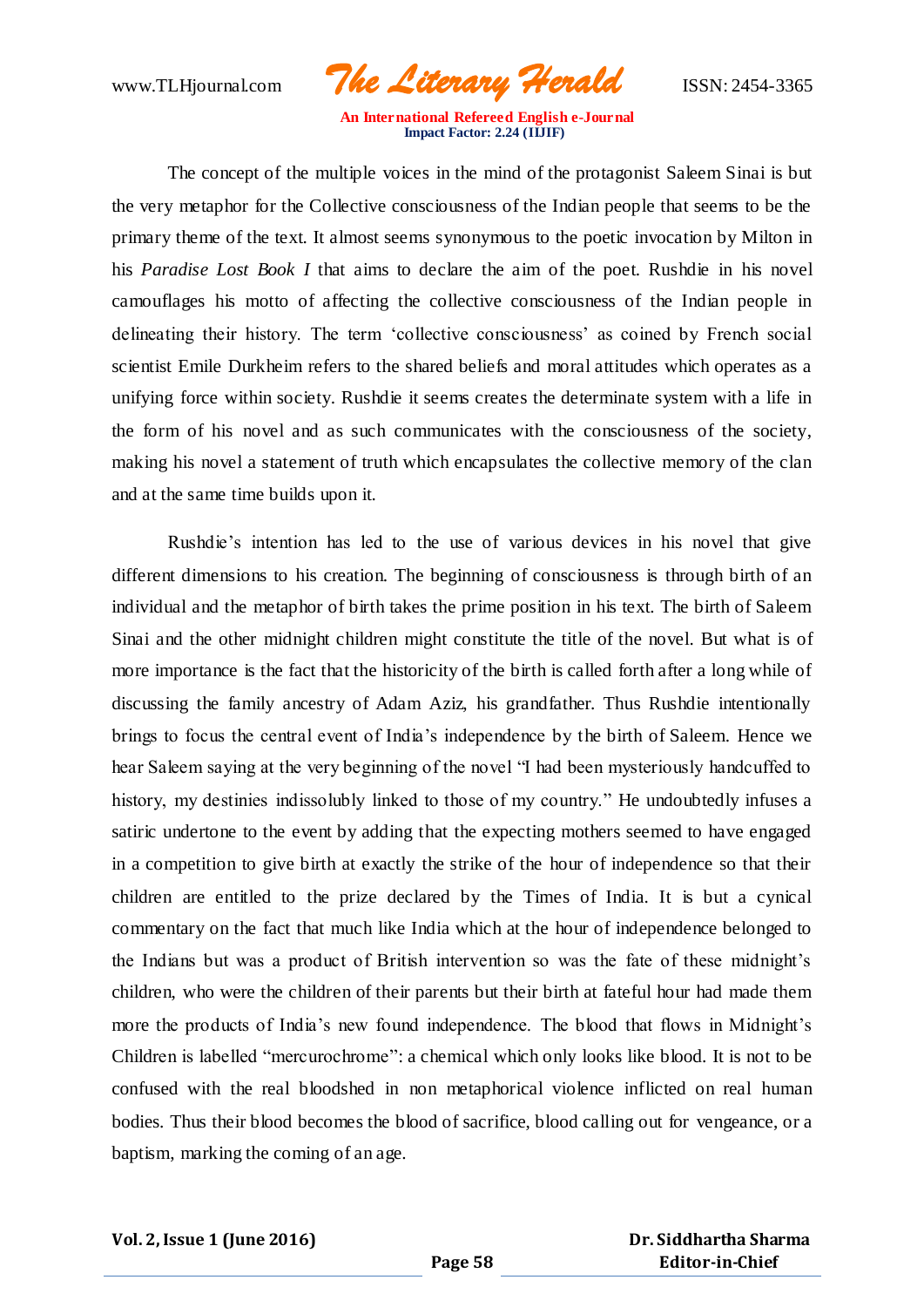www.TLHjournal.com *The Literary Herald*ISSN: 2454-3365

The fact that an alteration of the babies at birth had taken place and that Saleem was actually the child of Mr. Methwold is a metaphor of the hybrid origin of the country. Rushdie from this very point of time engages in a play of creation. He creates India out of the entire gamut of characters that he had introduced by turning the narrator's voice into the voice of Saleem. It is from the point that Saleem's true identity is revealed and Saleem turns out to be the symbolization of the post-independence India. It is true that the metaphor of birth is part of the larger metaphor of the nation as a person that is inseparable from the imaginative construction of the nation. Historians and politicians who are always conscious of making the kind of history that would be recorded speak of growth and maturity as if the nation is a human child. It almost seems as if the nation is the name of a journey, of wounded memory, desire and fear. This might be considered the reason that this personification of the nation makes it possible to call Nehru the father of the nation. The metaphor of birth isn't limited solely to this very aspect. The culmination of the image of the nation takes place with the birth of Ganesh on the midnight of the declaration of the emergency rule imposed by the then Prime Minister of India- Smt. Indira Gandhi.

The birth of Shiva Saleem's alter ego also seems to have an immense role to play. It is quite perceptible that Rushdie from the very beginning of the novel had knit a complex plot that embedded in itself seeds of further revelations that would be incrementing the plot line. Shiva is one such seed that would germinate in the long run to form the antagonist of the plot. Throughout the time when Saleem is in the invading army he does not act, Shiva on the other hand acts quite unequivocally. Saleem's inaction might be compared to Shiva's action. The description of Shiva as given by the Bangladeshi carpetbagger is "They have one mighty soldier fellow, he can kill six persons at one time, breaks necks khrikk-khrikk between his knees."(358 Rushdie)The crux of the situation again lies at the base of the fact that Shiva is actually the son of Ahmed and Amina Sinai and Amina has always been Pakistani at heart. Thus Shiva born of Muslim parents and fighting for East Pakistan kills his fellow Muslims while Saleem who is born of both Hindu and English parents remains inactive. This betrayal once again appeals to the collective unconscious of the Indian reader who may connect it to Saleem's English side, to Britain's divide and rule policy. Saleem's Indian side does not however seem relevant to the episode in any historical context, since India went to great lengths to help the Bangladeshi refugees to great extent during the partition.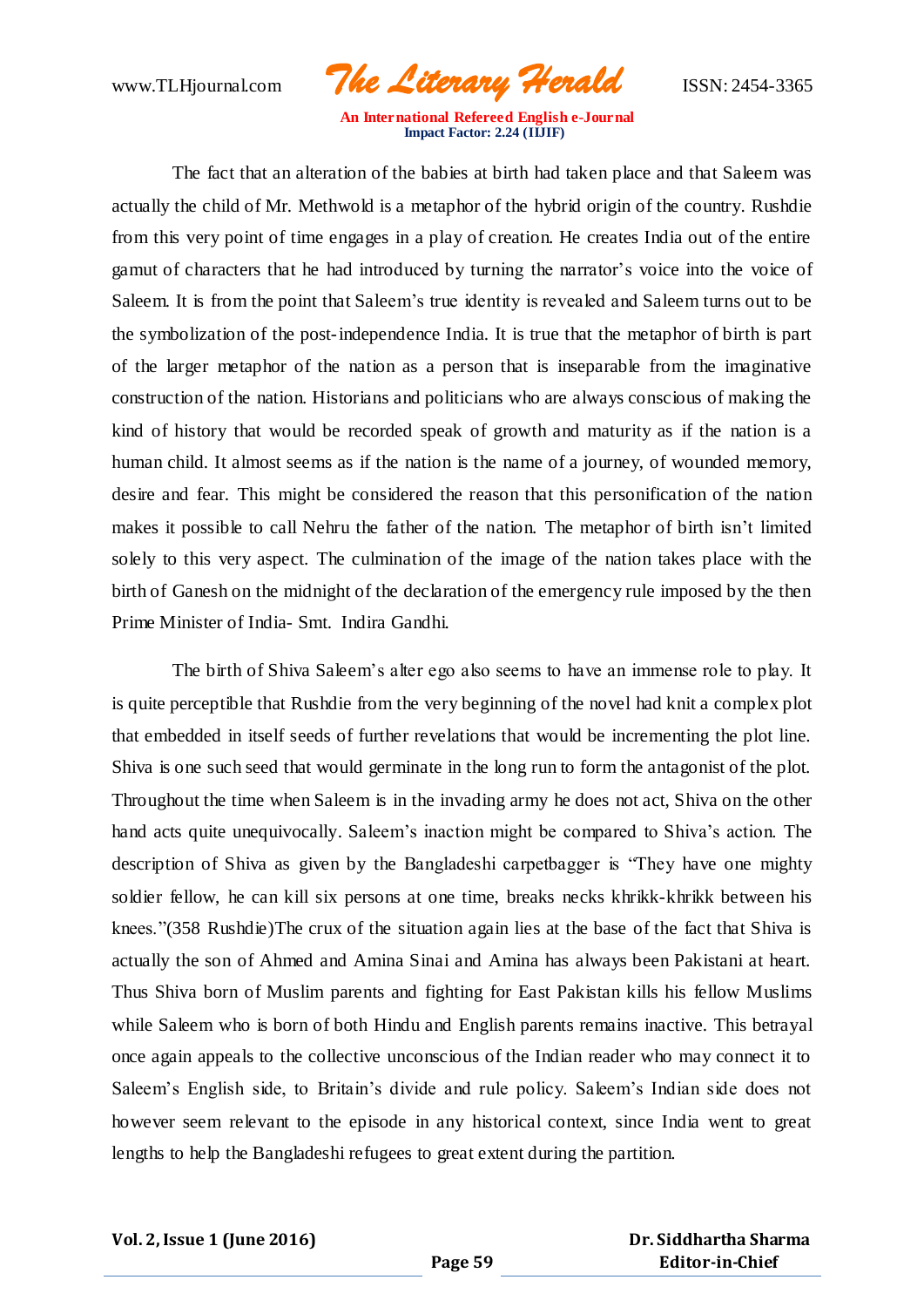www.TLHjournal.com *The Literary Herald*ISSN: 2454-3365

Another aspect that might be considered while talking about Rushdie's evoking the collective unconscious was the usage of religion in metaphors in the entire novel. The use of divine names brilliantly by Rushdie to form the metaphors of Hindu Gods and goddesses in the corpus of the novel has to have an impact on the readers who would unconsciously be guided into the religious framework of their Indian minds in the way Rushdie intends them to. The name of Shiva makes him a Hindu while Saleem makes him Muslim .But Rushdie successfully complicates the issue here by the question of birth that he had raised beforehand. Saleem is more Hindu than Muslim and Shiva is completely Muslim. This dichotomy lies at the crux of the divide and rule problem of the Indian subcontinent. This entire event of child exchange has been brilliantly used by Rushdie as a metaphor to imply the fact that what a person is at heart is the true creed of the individual and names are but mere necessities for social identification. This is something Rushdie aims to infuse in his reader's conscience. How far he had been successful in his endeavour is a matter that can only be decided by time. Rushdie ironically pairs Shiva and Parvati in a sexual communion almost rendering the fact as if their union was predestined by their names and the resultant Ganesh is but an extension of this humour. It should however be mentioned that while Rushdie indulges in this playful gesture of summing up of loose ends following a nomenclature of names, he performs this action just to connect to his reader who is brought nearer to the text as a result of his connection with the essentially Indian themes. Another matter of utmost importance while discussing the use of the religious names in the text is the name 'Padma' used but the narrator for his ever- present listener. It seems a matter of divine resemblance that the presence of Padma as the listener of the almost epical story of the narrator seems to be another point of similarity with the epic features. The writing of Ramayana by Ganesha who was both the listener and writer for saint Valmiki seems to have its parallel in the presence of Padma. Padma in the novel is both real and symbolic. A fact reflected upon by Uma parameshwaran, who says that Padma is the representation of the collective consciousness, the spirit of the country, just as Saleem is an individual consciousness participating in the history of the counrty. Padma is the common people who with their basic respect for learning sustain the artist. The effect of the Indian-ness in this story line can be better understood by a close reading of Lannoy's study of the Indian subject as being ruled by a retrospective modality and a non-linear thought process: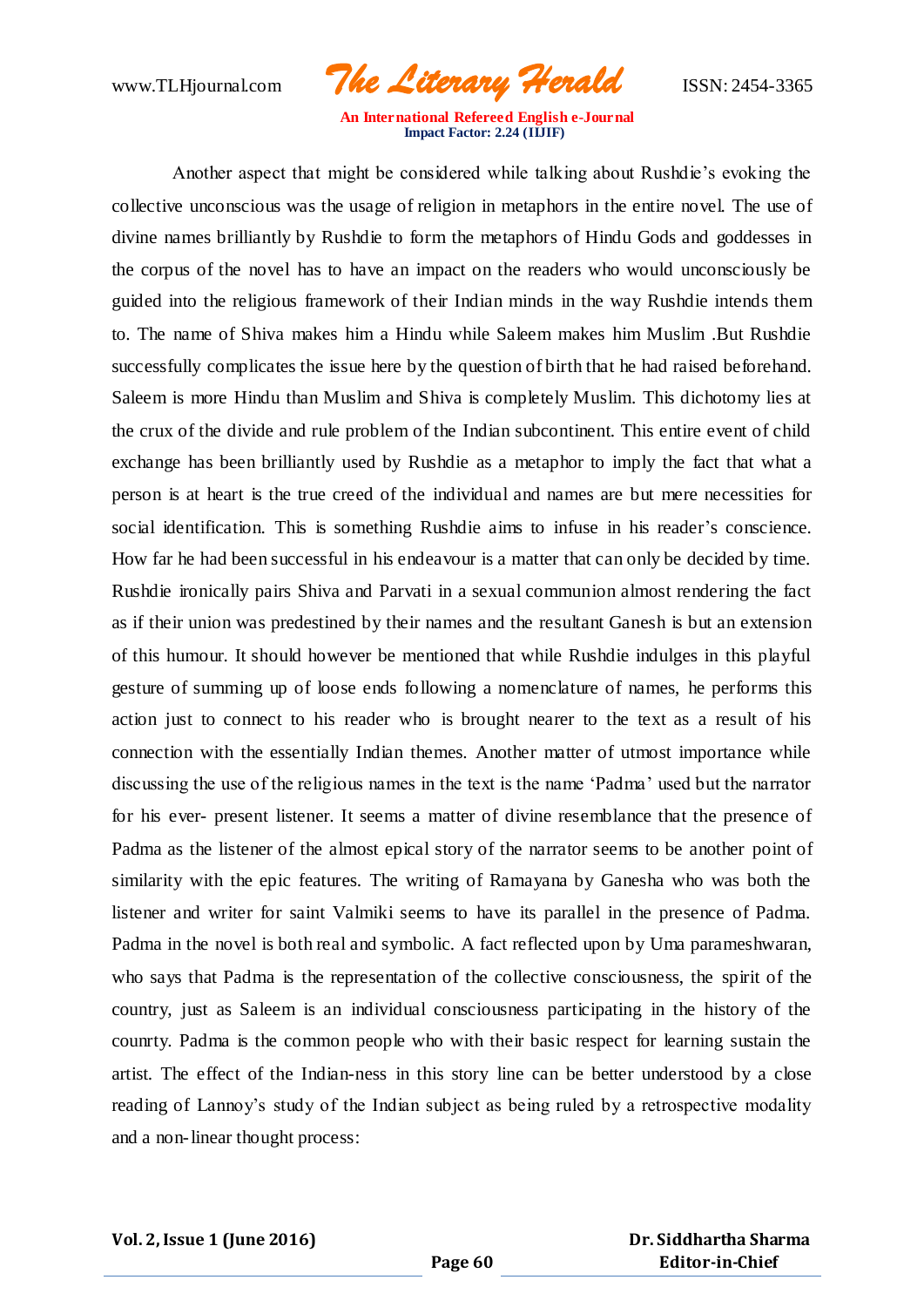www.TLHjournal.com *The Literary Herald*ISSN: 2454-3365

The Indian syllogism is the reverse of the Western: the notion of effect is formed first, and that of the cause is retrospectively inferred and stated afterward . . . . The thought process itself is retrospective, cyclical . . . For example, parson can mean either "day after tomorrow" or "day before yesterday", while atarson can equally mean "three days ago" or "three days from now" . . . A sequence of connected events, while it may be perceived lineally, is not valued in the same way as a non-lineal pattern outside history. Karma is lineal, a cumulative process which is a hindrance to the attainment of a goal of higher value – transcendence of "effect and cause," transcendence of opposites. To escape from Karma is to escape from time. (153 Mukherjee)

Saleem in his similar pursuit to escape from time and its lineal Karma sets up his own web of Maya leela as an antidote against what is paraded as "authentic" history. If the *Bhagavad Gita* makes creativity obligatory for Vishnu, the Supreme Being, for the narrator himself the creative act of writing becomes the paradigmatic karmic act. Vishu purana's concept of its God goes thus:

> Vishnu as creator: he creates himself; as preserver, preserves himself; as destroyer, destroys himself at the end of all things. This world of earth, air, water, ether, the senses, and the mind; all that is termed spirit, that also is the lord of all elements, the universal form, and imperishable: hence he is the cause of creation , preservation, and destruction; and of the vicissitudes inherent in elementary nature. He is the object and author of creation: he preserves, destroys, and is preserved. He, Vishnu, as Brahma, and as all other beings is infinite form. . . .(154 Mukherjee)

This is also what Saleem recognizes but shies away from in speaking to Padma of "the lotus- calyx, which grew out of Vishnu's navel and from which Brahma himself was born".(154 Kane). Rushdie we thus see makes immense use of Hindu mythology in the subtlest of applications to achieve his end of appealing to the Indian masses.

Another device that Rushdie employs to offer the readers a world very much known but yet unknown is the combination of fact and fiction in a delicately moving saga of personal and public experiences. Rushdie had amalgamated fact and fiction in such a fashion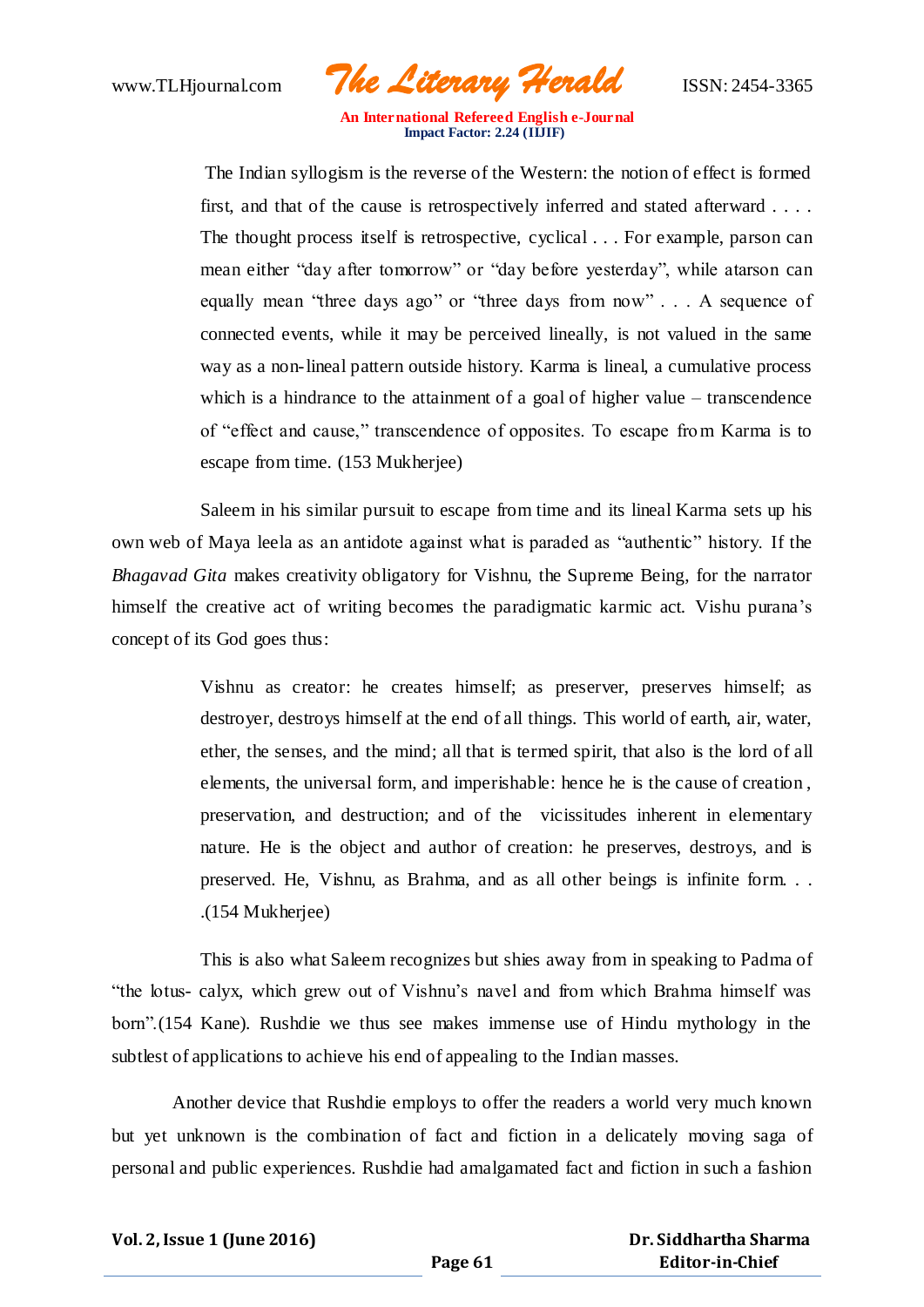www.TLHjournal.com *The Literary Herald*ISSN: 2454-3365

that the real and the virtual have come together in the novel giving it a mythic aura. Magic realism as a technique seems to have accidentally emerged out of Rushdie's work. The works of Gabriel Garcia Marquez such as *One hundred years of solitude* seems to be like the conjurers trick that seemed to evolve an entire country by itself and dissolved it as well by the wave of his wand. The work of Rushdie on the other hand is like the creation of a trance like state in which history seems to take a different colour when looked at from the eyes of one who had experienced it. The surrealism that makes its presence felt in the passage :

> No colours except green and black the walls are green the sky is black (there is no roof) the stars are green the widow is green but hair is black as black. The widow sits on a high chair the chair is green the seat is black the Widow's hair has a centre parting it is green on the left and on the right black. High as the sky the chair is green the fingernails are long and sharp and black. Between the walls the children are green the walls are green the Widow's arm comes snaking down the snake is green the children scream . . . . the Widow's hand curls round them green and black.(207 Rushdie)

This surrealism is the work of the master artist who paints the picture and makes the story stand to it. The novel moves and in its movement is found a stealthy pace. The interweaving of fact and fiction as seen in Rushdie can be summed up by a comment made by Rushdie himself when he says:"There are two countries real and fictional, occupying the same space, or almost the same space. My story, my fictional country exists, like myself, at a slight angle to reality."(34 Mukhejee)The world of the fantastic is based on the realms of desire, and through it, reaching out into a world of otherness in seeking an imaginary unity with the "otherness". This unity with the otherness might be considered to be the unity with the other that is history. The formation of the novel as the story of an individual in a historical setup might have brought the individual much nearer to a history that would have been considered as something merely known. But this journey that Rushdie commences through history makes the individual one with it, and thus the effect of the magic realistic attempt attains success. This interdependence of the two and Rushdie's idea of keeping the background a known history is reflected well in one of his interviews where he says:

> For instance, there is a technique that Dickens used that I thought was very remarkable. He used a kind of background or setting for his works which is

**Vol. 2, Issue 1 (June 2016)**

 **Dr. Siddhartha Sharma Editor-in-Chief**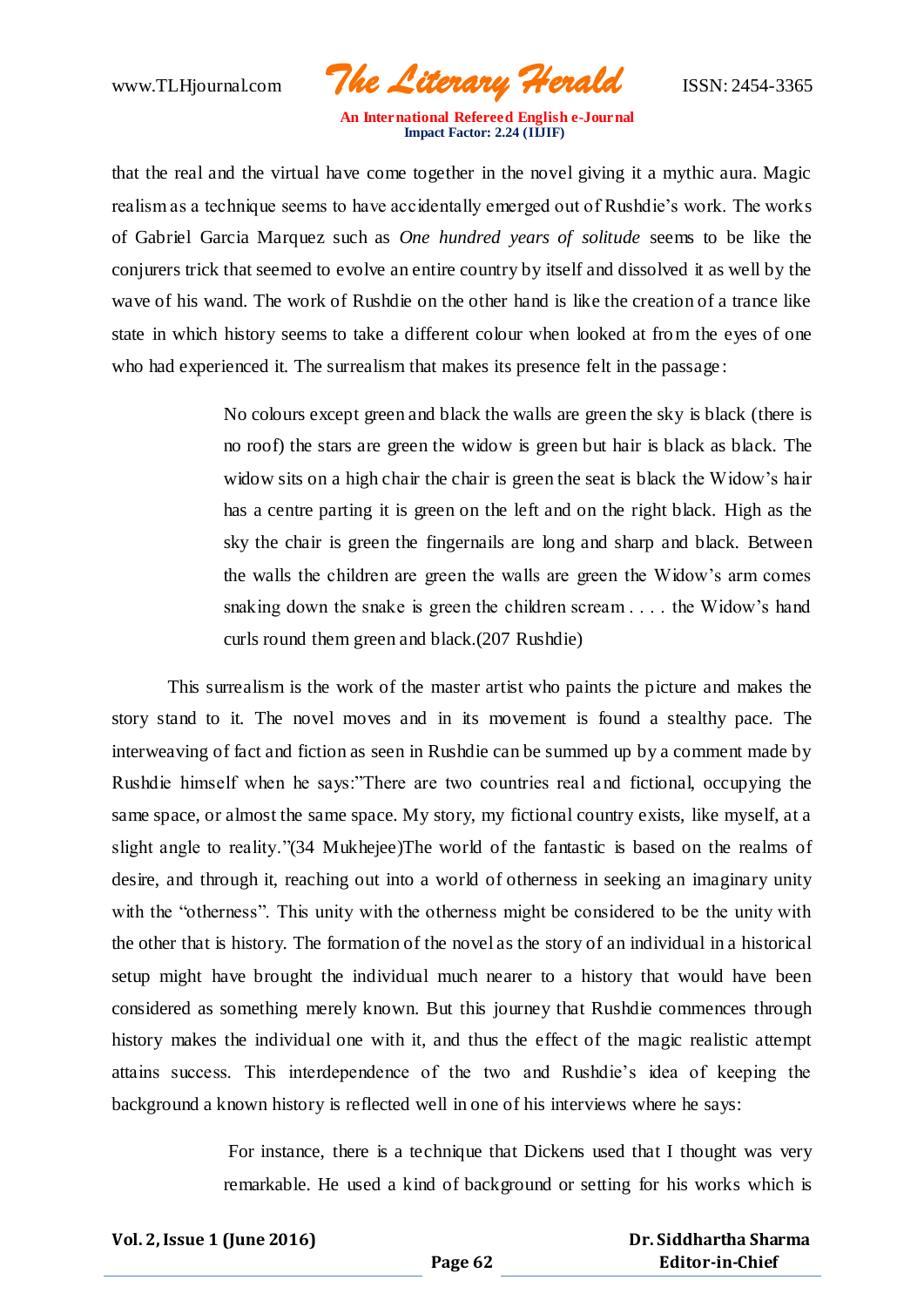www.TLHjournal.com *The Literary Herald*ISSN: 2454-3365

completely naturalistic background, he imposes totally surrealistic images . . . What I tried to do though not quite in the Dickensian way was to make sure that the background, the bedrock of the book was right – that Bombay like Bombay, the cities were recognisably correct so that fantasy could be rooted in that kind of reality. (38 Dhar)

On considering what might be an important factor when it comes to the dual play of fantasy and reality with respect to time, one has to consider the chronology of narration. Though the narrative of *Midnight's Children* moves in a chronological manner, in a linear sequence from 1947 to 1978, time is sometimes reversed and "localised" to dramatize a particular subjective experience. It means that there are two temporal realities: the objective, impersonal historical reality; within this, in an inclusive manner, a subjective and intuitive perception of a particular reality is dramatized. Related to this particular use of time the narrative structure operates on the levels of fantasy and reality. The magical aura of fantasy is superimposed on a world of history and facts. The world of fantasy is hoisted with the birth of the pioneering and chief protagonist, Saleem Sinai and his imaginary Midnight's Children's Club. Their world and activities are realized in the rarefied atmosphere of the twilight zone of fantasy and reality.

Rushdie's association with the post modernists like Gunter Grass and Kafka is quite compelling in his use of silences and broken images. Like the post-Modernists Rushdie also seems to dwell on the ideas of "emptiness" and "silences". His creation of an entire novel on the bed rock of the socio-political history of the subcontinent is based on the idea of emptiness - a nullity. A world of absence and infinite nothingness seems to define the mind of Saleem Sinai. The fact that his mind suffers from moments of forgetfulness is symbolic of the huge void that is forming in his mind, a void that slowly engulfs him as a whole as the reader looses the sight of him in the crowd at the end. However it should be noted that the well knit magical plot of the story is slowly shorn of its magic and left to the bare minimum of reality when at the end Saleem returns to India for the last time for this time his return to Delhi is without its earlier magical spells and without its aura of hope. This is now an India in the post –Nehru era, dominated by characters like Shiva. The contemporary setting is a painful debasement and desecration of the earlier values of independence movement. It is amazing how Rushdie cleverly combines fact and fiction in the recreation of history. While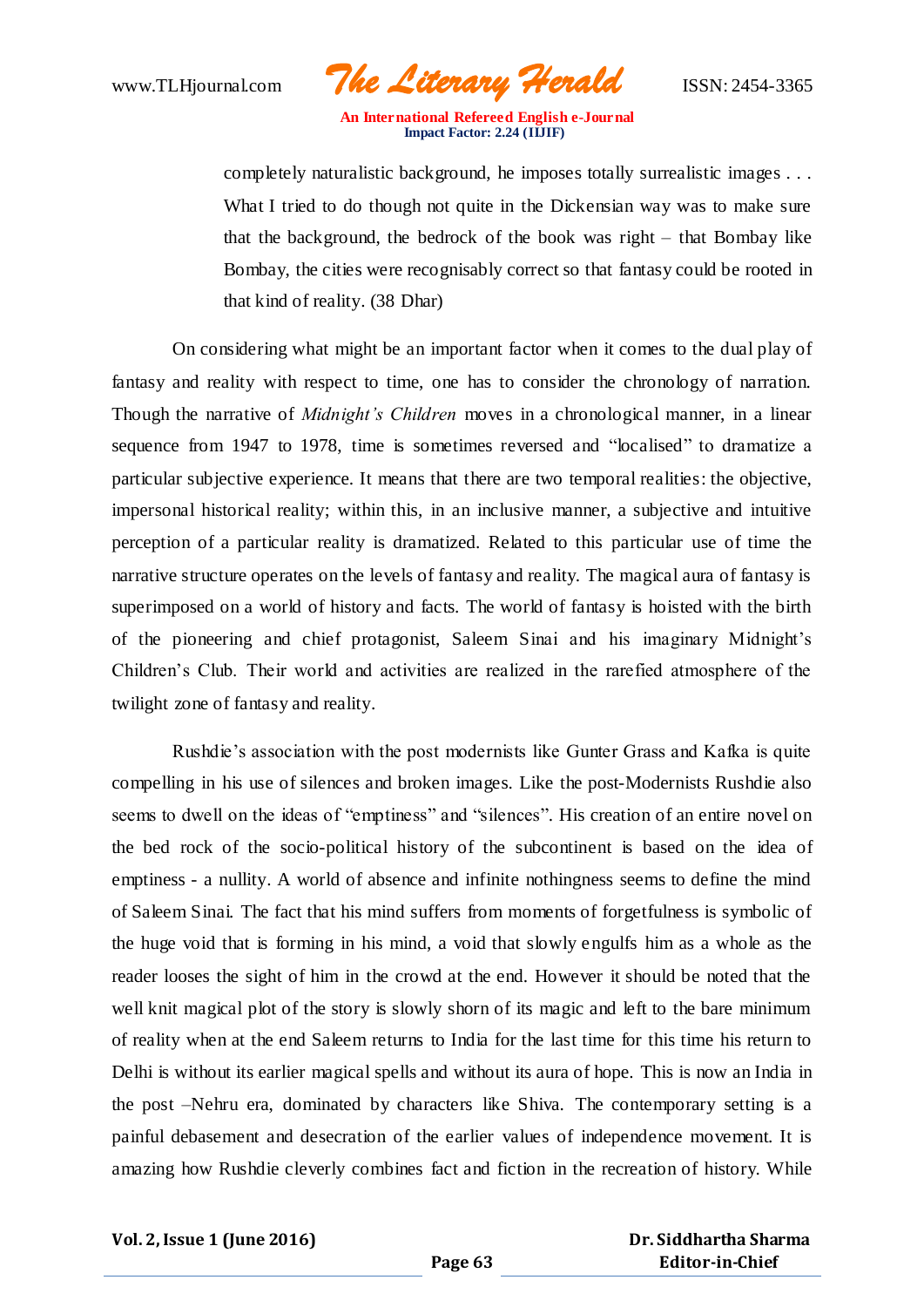www.TLHjournal.com *The Literary Herald*ISSN: 2454-3365

comparing the two world famous samples of magic realism the similarity of texture and the difference in plot becomes a matter of study. The difference between the magic realism of Marquez and Rushdie lies in the fact that Rushdie, in structuring his novel to affect the collective consciousness of his readers through the incorporation of pages from history unknowingly engages in a socio- political framework for his magic realism. Marquez on the other hand had stressed more on the "magic" quotient of the "magic realism". This is because Marquez's *One Hundred Years of Solitude* for example, is based on the theme of love and disintegration of a family of four generations. Structurally it operates on a principle of parallelism between the evolving geographical and genealogical identity. However the point of similarity in both these texts is the fact that both are realized in a world of "fantastic realism". It is in the truly subverted world of reality itself that both the fictional worlds are realized.

The theme of disintegration in the world of *Midnight's Children* that has always been termed as the characteristic that gives to the novel its title of being a post modern text is the fact that this might be seen as the outcome of the endeavour taken by Rushdie to generate a text that would play at the level of consciousness of his readers. The present world which has since long, come out of the period of Modernity into a world that no longer repents the disintegration and fragmentation and has successfully taken them to be a part and parcel of life, have to be dealt with. Rushdie's employment of this is seen presented in a way that it is not repented for, but has been skilfully incorporated in the novel to suit its purpose, often as symbols of the events that are to determine the entire storyline almost performing the function of the Aristotelian chorus at a metaphorical level. The metaphor of the perforated sheet that comes to the readers at the very first instance of the novel is the hole that later on comes to portray the socio – political void in the firmament of the country that has its reflection in the lives of the midnight's children. The fact that these children share the same mind space in Saleem's head show them to be the parts of one singular whole, almost as if the fate of the entire country born at the night of India's independence is divided amongst them. They are the representation of the future of India and what happens to them is the tortuous infliction of the preposterous predicament that the country has to suffer in the post independence era. The perforated sheet at the very last seems to represent the void in Saleem's mind as well and later comes to stand for the moral and emotional which the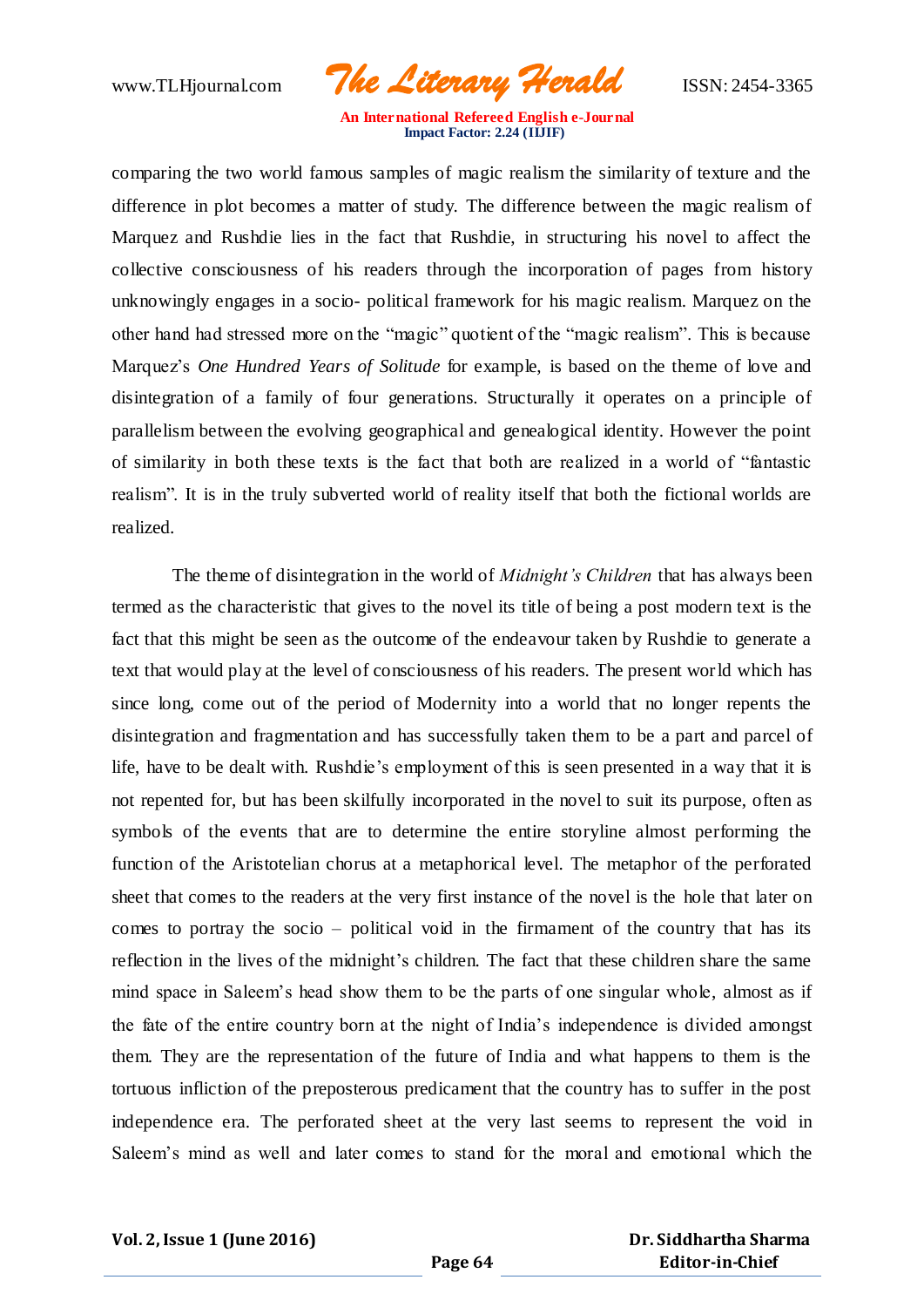www.TLHjournal.com *The Literary Herald*ISSN: 2454-3365

characters and in turn the country seems to be thrusting itself in. Thus the perforated sheet that seems to be the orifice for the viewing of a diseased physic now looks into the diseased nation. It is important to note in this respect that Rushdie's cunning play of metaphors works here. Previously it was doctor Dr.Aziz who was looking through the orifice and now when Rushdie holds the whole up to focus on the plagued condition of the state he upholds this truth for the readers to see. It is here that Rushdie's aim is clear; the reason why he attempts at the collective consciousness of the readers is so that they can identify the sickness themselves as that had studied the scenario in history and be the doctor to it. While *Midnight's Children* is the perforated sheet; the choice so as what is to be done about the truth that is focussed through it, is of the readers.

The question that might arise at this point of time is how can one be so sure that the consciousness that Rushdie aims at is the collective consciousness of the people whose history he has penned down? Well in that case attention must be drawn towards Rushdie's use of language. Rushdie's language is the language of the colonizer so to say. But his diction is a completely Indianised one. When Saleem speaks he speaks like the Indian educated in English. Even here Rushdie's aim seems to be the topic of our discussion, i.e. aiming at the popular consciousness, the character of Saleem as sketched by Rushdie is of one born post independence in a well to do aristocratic family. This is the truth of the post independence India. The retreat of the European powers had left the governance of India to itself but had left its own language behind to mark the elitism of the westerners. Rushdie also directs metaphorically at the sadness of the situation when considering the fact that English had not yet been a language as gigantic in its proportions of influence then as it is now, this was the time when it was made into one. As Saleem says:

India had been divided anew, into fourteen states and six centrally administered territories. But the boundaries of these states were not formed by rivers or mountains or any natural features of the terrain; they were instead worlds of words. Language divided us. (25 Pareswaran)

Rushdie's attempt almost comparable to Chinua Achebe's to conquer the colonizer's language by writing in it has various facets to it. Much like Achebe and his compatriots who used African terms indiscriminately in their novels, Rushdie's attempt seems to be in the similar direction. His use of an English tastily flavoured with Hindi as pointed at by various

**Vol. 2, Issue 1 (June 2016)**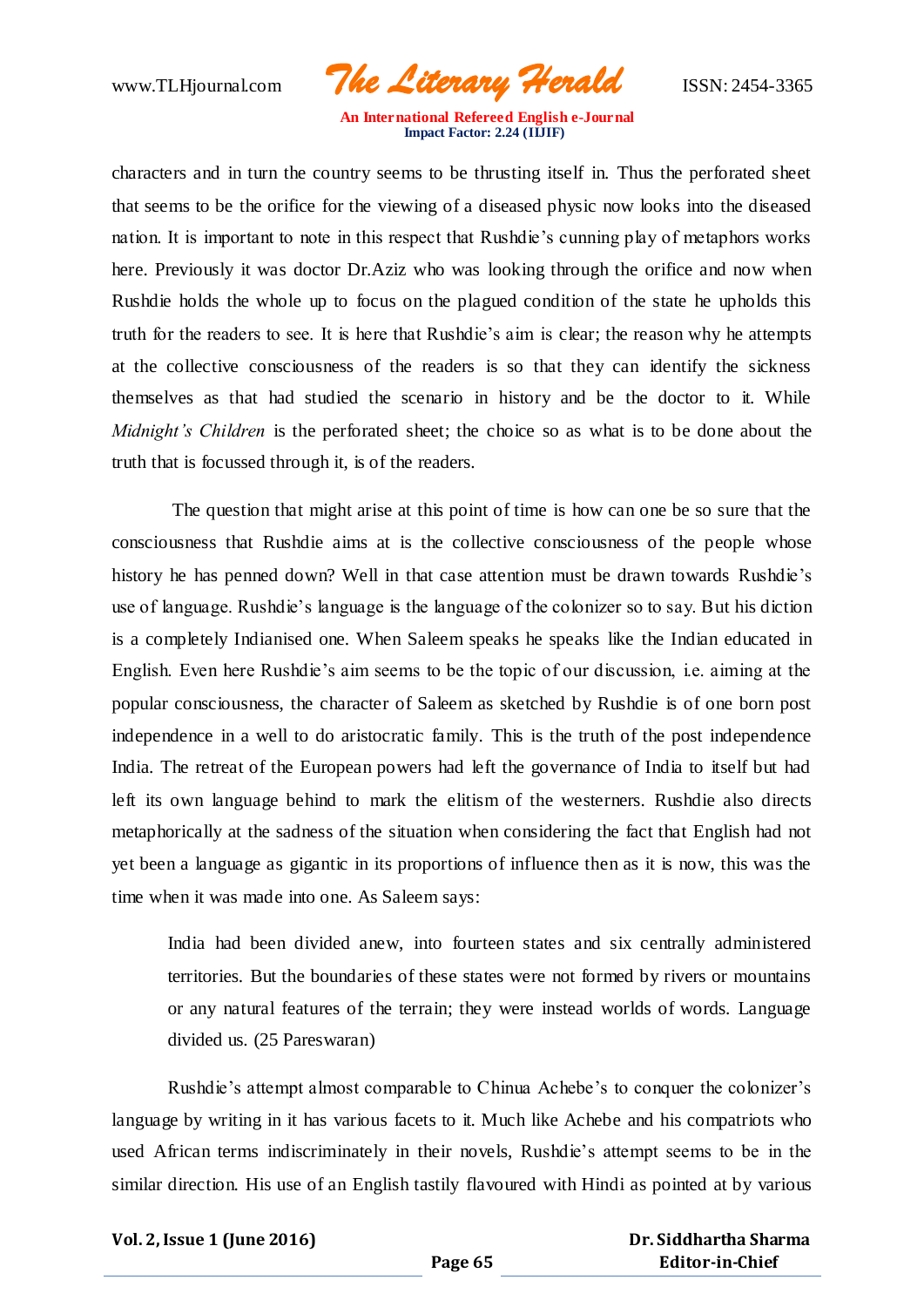www.TLHjournal.com *The Literary Herald*ISSN: 2454-3365

critics; begins on the very first page of the novel where Saleem tells us that he has been called in various names including the name of "piece –of-the-Moon", for which the Hindi phrase too is provided later. In other cases although a Hindi word is used the English translation of it given after it in brackets. Rushdie here differs with Achebe for even though Achebe uses crude African terms he doesn't bother to explain them. Rushdie seems to be following his own linguistic system in that. The reason for this trend in Rushdie might be because of his intention of affecting the larger Indian audience is his primary underlying motif and surmounts the other intention of conquering the language of the colonizers. Canadian critic Neil Ten Kortenaar, who engaged in an extensive study of the various aspects of *Midnight's Children* has recently compared a long list of all the Indian words and names used by Rushdie. His endeavour when studied, yield certain facts about the usage of such words by Rushdie which seem to form the crux of his bilingual trait. Rushdie engages in doubling or tripling of nomenclatures in the use of such compound words as "muslim muhallas" and so on. It is important to note that certain words such as the thrice thunderous" Talaaq! Talaaq! Talaaq!" that is uttered by Nadir in divorcing Mumtaz lacks the intensity of thunderclap sound as it would have been in case of proper pronunciation. Rushdie uses these words not for any other reason but to bring the text to more known premises of the Indian reader who would find himself connected to the sound of disaster in the three words. The meaning of these three words in their original Urdu has much more significance to the Indian readers for whom making and breaking of marriages isn't an easy affair.

Finally in delving into the depths of the Indian population and their minds Rushdie brings forward the narrator and the sorry state of his life. He being one of the children with prowess more than ordinary children at the beginning of the novel had induced immense expectations at the heart of the readers who had expected the magic in the text to come out in the form of unexpected thrills and bafflements. But then again Rushdie had given his readers the unexpected, as Saleem has grown to be someone who in the course of his eventful life undergoes amputation at several levels in order to be turned into a spectacle of intervention. This however is revealed to the reader bit by bit and it is only when the entire picture of Saleem is completed and the reader comprehends the metaphor behind his being. His entire life seems to be the metaphor of the formation of India after independence and in the result of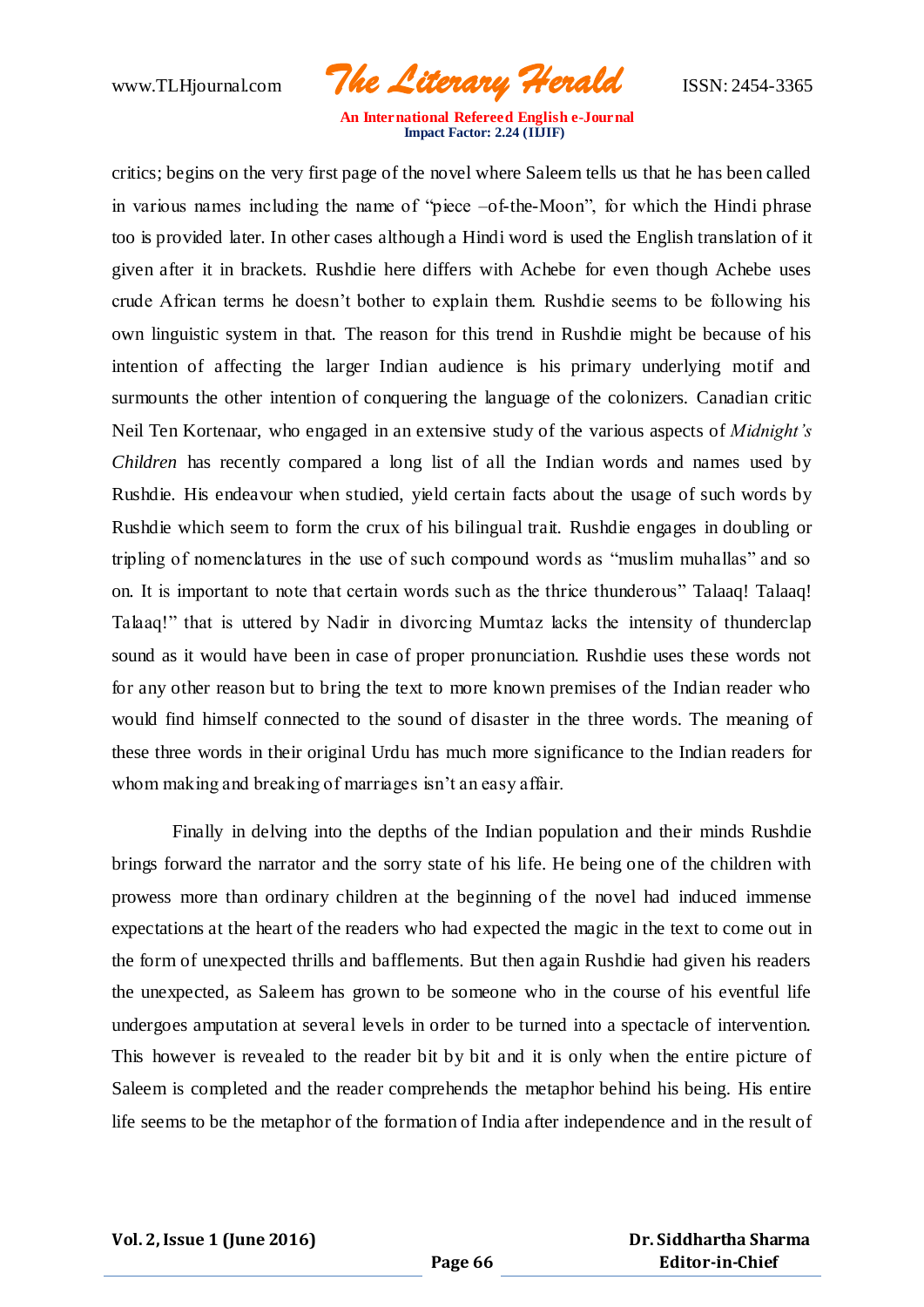www.TLHjournal.com *The Literary Herald*ISSN: 2454-3365

 **An International Refereed English e-Journal Impact Factor: 2.24 (IIJIF)**

his life Rushdie paints the painful portrait of failure and obscurity. It is just as Saleem himself says:

> Yes they will trample me underfoot . . . . reducing me to specks of voiceless dust, just as, all in good time, they will trample my son who is not my son, and his son who will not be his . . . . because it is the privilege and the curse of Midnight's Children to be both masters and victims of their times . . . . to be unable to live or die in peace.(345 Rushdie)

The final metaphor that Rushdie employs in mentioning the pickling of memories seems to encapsulate his entire novel. For his entire novel is nothing but the pickling of history. He has well preserved these events in the pickle involving fantasy and reality making it seem as if Saleem's mind is the pickle factory from which this pickle has emerged but Rushdie in actual sense makes the pickle out of the ingredients in every reader's mind. For it is in this manner that the impingement in the collective unconscious of his intended readers in every reading of the text will find a new ingredient to the pre- formed pickle. Thus, Rushdie as if completes his intention and also proclaims his victory in the last pickle metaphor. However what is to be noticed is the presence of the empty pickle jar is that it is undoubtedly in tandem with the emptiness of the whole in the perforated sheet that has extended itself in almost all spheres of post modern human life. The element of amnesia in the text, and through the final disappearance of Saleem in the jostle of men, to the final empty container of pickle; can be found Rushdie's indication that the remembrance and understanding of human mind is soon going to disappear, making human history a huge blank in the timescale of the universe. Thus Rushdie in his magic realistic documentation performs a function of far greater magnitude and implication than Marquez in his *One Hundred Years of Solitude*. Marquez had evolved and dissipated a family whereas Rushdie engages in the pe nning of an epical novel that is forever revealing concepts of human predicament and the culmination of the ever present human history into an irremediable void.

## **BIBLIOGRAPHY**

Dhar T.N. "Problematizing History with Rushdie in *Midnight's Children"*, *Journal of South Asian Literature* 28(2001):n.pag.www.jstor.com. Web 2. Apr.2014.